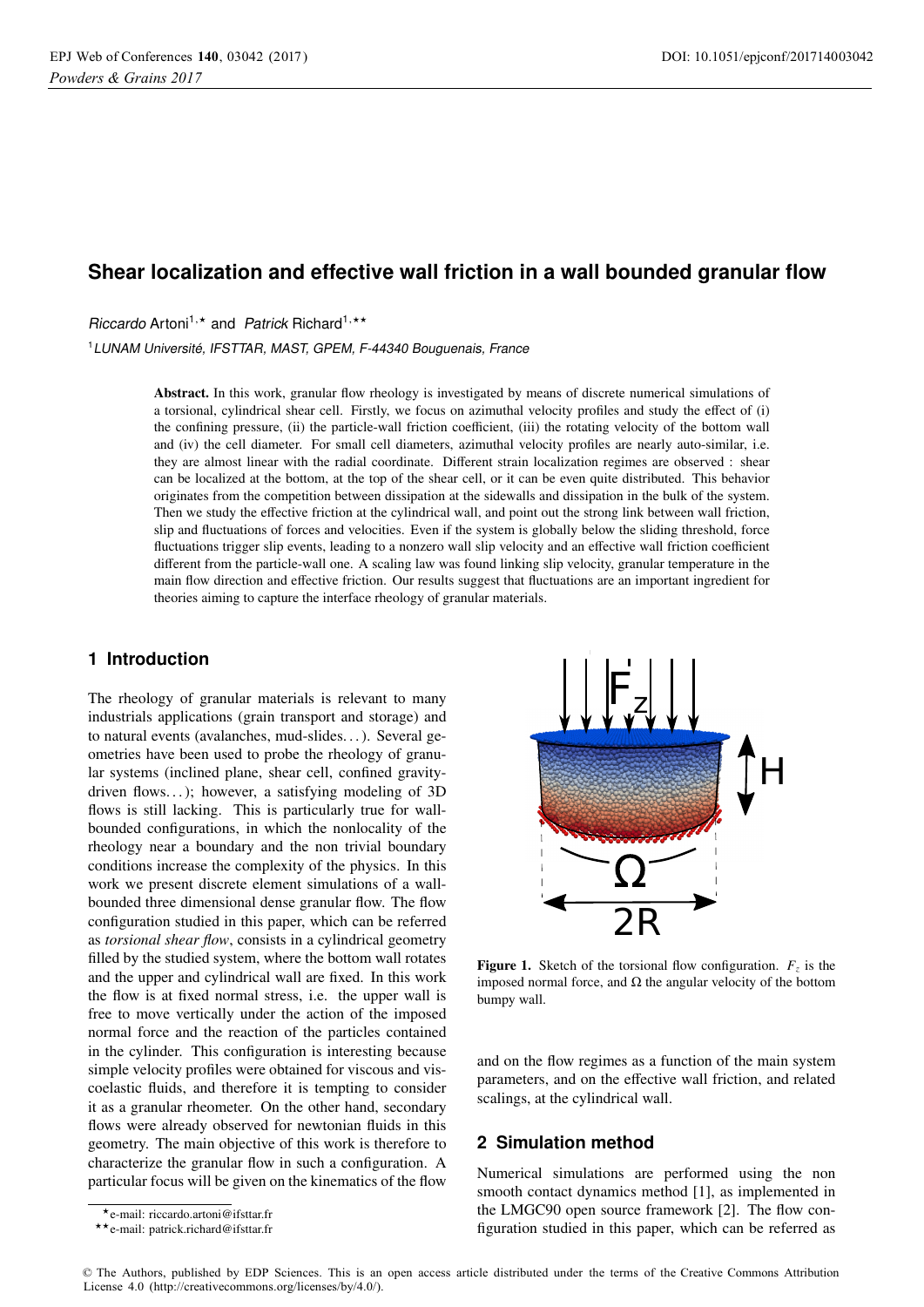*torsional shear flow*, consists in a cylindrical geometry where the bottom wall rotates and the upper and cylindrical wall are fixed. In this work the flow is at fixed normal stress, i.e. the upper wall is free to move vertically under the action of the imposed normal force and the reaction of the particles contained in the cylinder. The top and bottom walls are bumpy, while the cylindrical wall is smooth but frictional. Gravity acts on the system along *z*. The top wall cannot move on the  $x$ - and  $y$ - directions but is free to move in the *z*-direction, simply according to the balance between its weight, the externally applied force and the force exerted by the grains. Simulations were performed with *N* slightly polydisperse spheres (uniform number distribution in the range 0.9*<sup>d</sup>* <sup>−</sup> <sup>1</sup>.1*d*) interacting through perfectly inelastic collisions and Coulomb friction ( $\mu_p = 0.5$ ). Each bumpy wall was composed of spheres with the same properties of the particles (positioned randomly with a surface density of approximately 0.2 spheres  $/d^2$ ). We chose perfectly inelastic grains to maximize dissipation and thus save computation time. Interactions of particles with the flat walls were also perfectly inelastic and frictional (with a coefficient of friction  $\mu_{pw}$ ).

We performed several simulations varying the angular velocity of the bottom bumpy wall  $Ω$ , the force applied to the upper bumpy wall  $F_z$ , the particle wall friction coefficient  $\mu_{pw}$ , and the radius of the cylinder *R* (while maintaining approximately the same system height *H* ∼ 20*d*). The first two parameters can be made dimensionless for example by considering a particle Froude number  $\tilde{\Omega} = \Omega R / \sqrt{gd}$  and the ratio between the total force mass exerted by the top wall and the weight of the grains,  $\tilde{F} = \frac{Mg + F_z}{Nm}$  where *m* is the average particle mass, and  $M = N_{mg}$  where *M* is the average particle mass, and  $M = 100m$  is the mass of the top wall. In particular, the investigated ranges correspond to  $\mu_{pw} = 0 - 0.3$ ,  $\tilde{\Omega} = 0.12 - 2.4$ ,  $\tilde{F} = 0.2 - 100$ ,  $R = 12 - 36d$  (corresponding to  $N = 10000 - 90000$ . Our simulations lie in a range of inertial number [3, 4] from 0 (for  $r = 0$ ) to 10<sup>-1</sup>, which corresponds to the quasistatic and dense regimes of flow. It is important to stress that, due to the cylindrical geometry, the inertial number is an increasing function of the radial coordinate.

# **3 Kinematic profiles**

In the following, we report results on azimuthal velocity profiles. In order to compute such profiles, several snapshots of particle positions and velocities were extracted from the simulations at different times. Due to the axial symmetry of the flow geometry, averages were computed with respect to a grid in the (*r*,*z*)-plane; for each grid point the average velocity was computed by a space-time weighted average [5]. The time average was performed as a simple average of the space-weighted averages; for space averaging, on the other hand, a Heaviside step function around the grid point with diameter equal to one particle diameter was chosen. This corresponds to performing averages on toroidal volumes.

*Autosimilarity of the profiles end e*ff*ect of aspect ratio H*/*R.* Figure 2 displays azimuthal velocity profiles



Figure 2. Azimuthal velocity profiles along *<sup>z</sup>*, rescaled by the velocity of the bottom wall, for  $\tilde{\Omega} = 1.2$ ,  $\tilde{F} = 0.2$ ,  $\mu = 0.3$ , three different values of the cell radius, and two radial positions, 1*d* from the cylindrical wall (dashed lines), and 10*d* far from the wall (solid lines).

rescaled by the velocity of the bottom plate, for  $\tilde{\Omega} = 1.2$ ,  $\tilde{F} = 0.2$ ,  $\mu = 0.3$ , three values of cell aspect ratio (at constant system height  $H$ ). At first, the figure highlights the dependence of the velocity profile on the radial position: for large aspect ratios  $(H/R = 1.7)$ , the velocity profile near the cylindrical wall is similar to the inner velocity profile. In this case, the velocity profiles are nearly autosimilar (see [6] for the dependance of the velocity with *r*). For smaller aspect ratios, the cylindrical wall slows down particle motion (in a well defined zone, not shown here, less than 10*d* thick, close to the wall), and this effect is stronger the smaller aspect ratio. Bulk profiles display a bottom localization for the large aspect ratio, a top localization for the small aspect ratio, and a more linear profile for the intermediate value. In the following, the effect of wall friction, pressure, bottom plate velocity will be evaluated for  $H/R = 1.7$ , and therefore, due to the near autosimilarity the profiles, rescaled azimuthal velocity profiles will be averaged in the radial direction.

Effect of wall friction coefficient and confining pres*sure.* Figure 3 shows the joint effect of the particle-wall friction coefficient  $\mu_{pw}$  and of the normal force applied to the top wall on the flow profiles, for  $\tilde{\Omega} = 1.2$  and  $H/R = 1.7$ . For the sake of simplicity, due to the nearly autosimilarity of the profiles for this value of *R*, the profiles displayed in the Figure correspond to the average of the rescaled velocity profiles,  $v_{\theta}/\Omega r$ . First of all, profiles display shear localization with an exponential decay. However, the localization pattern depends strongly on wall friction. If we look at the behavior for low values of confining pressure (solid lines), for low wall friction, shear is localized near the top wall, while for strong friction shear is localized near the bottom wall. For intermediate values of the wall friction coefficient, a more uniform velocity profile prevails. As the wall friction coefficient, confinement pressure has a strong effect on velocity profiles: for negligible wall friction, increasing the normal force widens the top localized shear band. We can imagine that for very large confinement pressures and no wall friction the ve-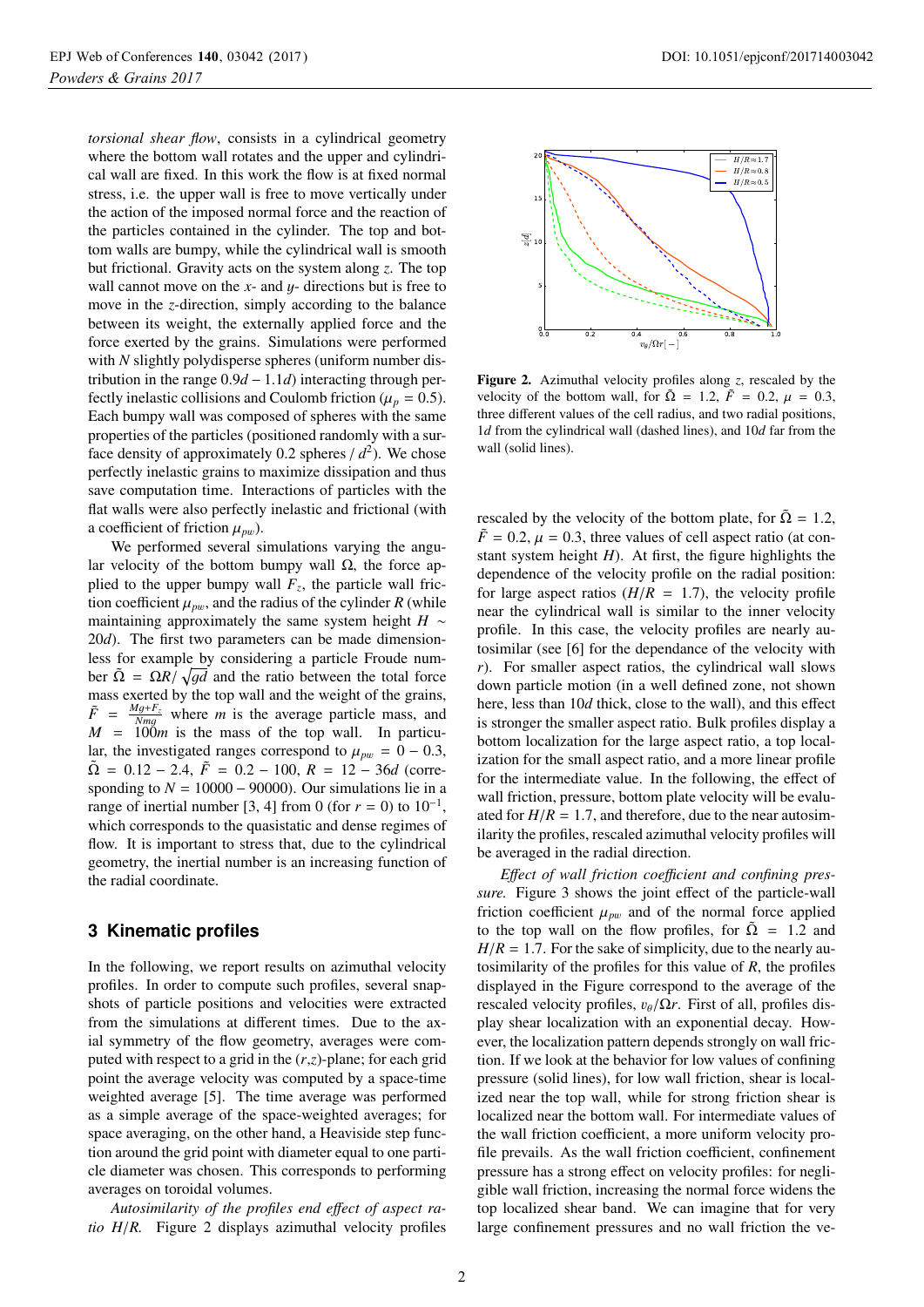

Figure 3. Average normalized azimuthal velocity profiles as a function of applied pressure, for  $\tilde{\Omega} = 1.2$ ,  $H/R = 1.7$ , and three different values of the wall friction coefficient, and three different values of the force applied to the top wall :  $\tilde{F} = 0.2$  (solid lines),  $\tilde{F}$  = 8 (dashed lines),  $\tilde{F}$  = 100 (dot-dashed lines).

locity profiles will become linear. On the other hand, for larger values of the wall friction coefficient, increasing the normal force induces a strengthening of the bottom localization pattern with a decrease in the shear band width. The difference of the strain localization originates from the competition between dissipation at the sidewalls and dissipation in the bulk of the system [6, 14].

*E*ff*ect of angular velocity and relevance of a local rheology.* In the range of velocities considered here, the driving speed has little effect on the shape of velocity profiles (not shown). In [6], a model based on the  $\mu(I)$  scaling and a minimum energy principle was developed. It was shown that, due to the presence of gravity, stresses are expected to increase with depth, and therefore the bulk energy dissipation is higher when shear is localized at the bottom. On the other hand, wall energy dissipation is higher if shear is localized near the top wall, because the plug flow zone contributes largely to the power needed to let particles slide at the wall, given that nearly all the particles at the wall slip with a large velocity. Changing the system parameters may change the relative balance of the two terms and therefore the shear localization pattern. The model was shown to predict the effect of pressure and wall friction, but wasn't able to capture the non-influence of the angular velocity of the bottom wall on the velocity profiles, at least without an ad-hoc correction.

This was explained by thinking at the combined effect of the rotating velocity and pressure. If the behavior of the system was described only by the characteristic inertial number and the wall friction coefficient, as a simple dimensional analysis could suggest, then we would expect that decreasing the rotational velocity by one order of magnitude should be the same as increasing the pressure by two orders of magnitude. But, as discussed above, the rotating velocity has no effect, while results are very sensitive to pressure, particularly for low wall friction. This means that the global inertial number and the wall friction coefficient are not sufficient for predicting the behavior of the system. It will be interesting to see if recent modelings



Figure 4. Profiles along *z* of the effective wall friction coefficient rescaled by the particle-wall friction coefficient  $\mu_{pw}$  $(0.05, 0.1, 0.15, 0.2, 0.3)$ , for  $\tilde{\Omega} = 1.2$ ,  $H/R = 1.7$ , and different values of the wall friction coefficient  $\mu_{\textit{nw}}$ .

of non-locality in granular flows [7–13] are able to capture the full behavior of our system.

#### **4 Wall forces**

We adapt here an analysis which we recently developed for a similar geometry [14]. We performed averages on slices with a thickness 2*d* in the vertical direction. The streamwise effective wall friction coefficient at the lateral walls is estimated for each slice as the ratio of the average force in the flow direction  $\theta$  and the average force in the direction normal to the wall *r*:  $\mu_w = \langle F_\theta \rangle / \langle F_r \rangle$  [15]. This corresponds to the stress ratio  $\sigma_{r\theta}/\sigma_{rr}$  at the wall. Profiles of velocity fluctuations at the wall in the  $\theta$  direction (which are related to granular temperature) are also calculated as  $T_{\theta} = \langle (v_{\theta} - \langle v_{\theta} \rangle)^2 \rangle$ , where  $\langle v_{\theta} \rangle$  is the average azimuthal<br>velocity of particle touching the wall for each slice. The velocity of particle touching the wall for each slice. The fluctuations are correctly computed with respect to the average velocity value extrapolated at particle center [5].

*Wall friction profiles.* Figure 4 displays profiles of the effective wall friction coefficient, for  $\overline{Q} = 1.2$ ,  $H/R = 1.7$ , and different values of the wall friction coefficient  $\mu_{pw}$ . It is clear that, as it was seen for 2D flows [16] or in 3D confined flows [14],  $\mu_w/\mu_{pw}$  decreases with  $\mu_{pw}$ . These profiles are strongly related to velocity profiles: for low  $\mu_{pw}$  (when shear is localized at the top), far from the shear band, grains rotate as a solid block with angular velocity Ω. In this case there are no stick events, so the effective coefficient of friction in the plug zone is equal to  $\mu_{pw}$ . In the shear zone, stick-slip events may emerge, and therefore  $\mu_w < \mu_{pw}$  [15]. For higher  $\mu_{pw}$  values we find a decreasing profile of  $\mu_w$  vs *z* in the shear band, a plateau in the center of the creep zone (intermediate *z*) and a decrease again when approaching the top wall. This can be explained by the fact that, reasonably, stick-slip events become more and more probable when we approach the creep zone [15].

*Wall friction scaling.* In [14], we found that  $\mu_w/\mu_{pw}$ scaled with a dimensionless parameter defined as the ratio between the slip velocty and the square root of the stream-